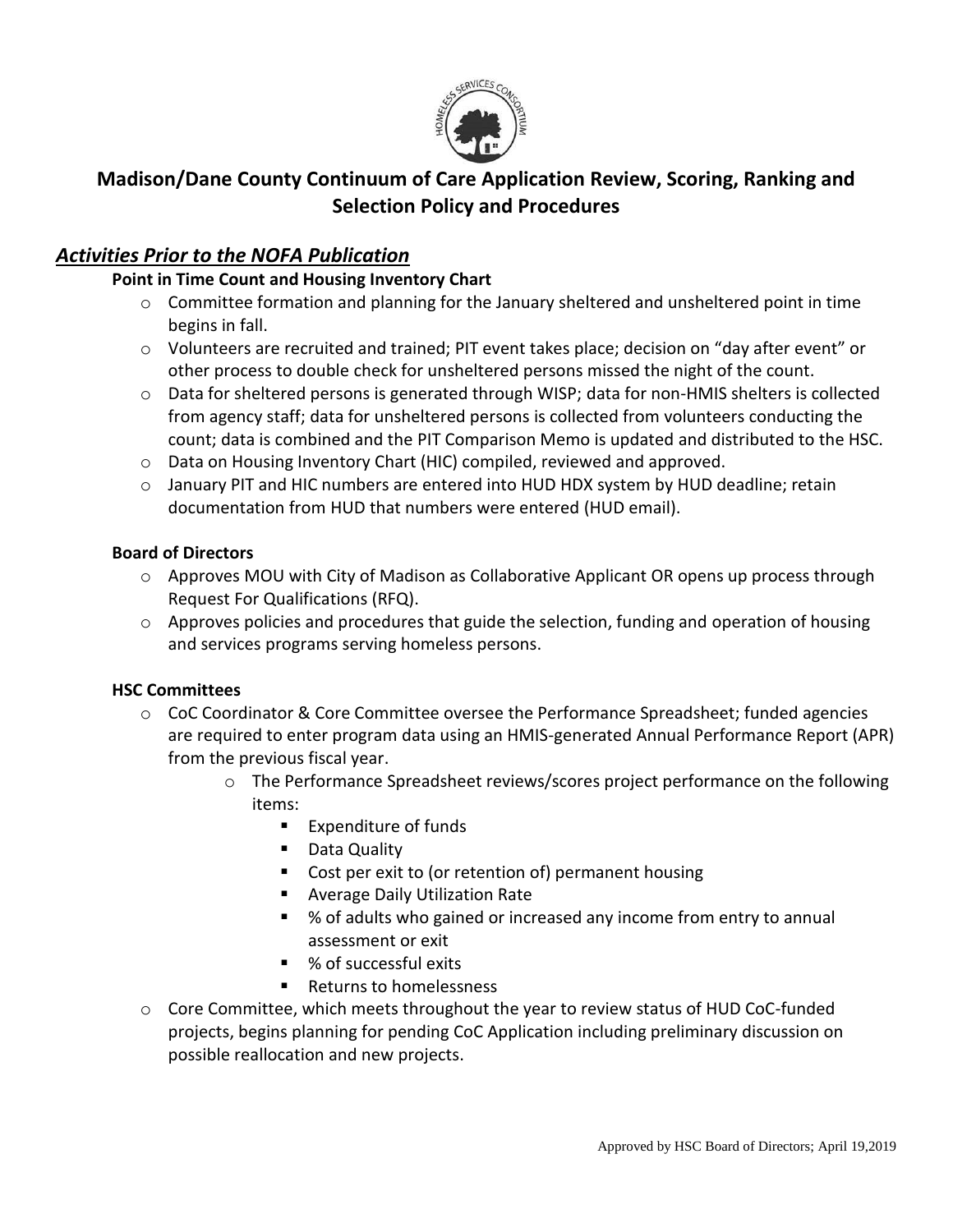### **Collaborative Applicant**

- o Oversees successful completion of PIT and HIC.
- o Collaborative Applicant reviews the Grant Inventory Worksheet on HUD website, has all agencies review for accuracy and submits changes to HUD Milwaukee as necessary.
- o Prepares CoC Registration in eSNAPS for CoC

# *Activities Post NOFA Publication*

### **Collaborative Applicant**

- $\circ$  Send email to HSC distribution list with general information regarding the CoC NOFA linking the HUD Notice, intent to apply/pre-application forms, and information regarding the total funds available, eligible applicants and project types, HUD and local priorities, schedules informational meetings for potential new applicants, and application deadlines.
- o Facilitates informational meetings for new applicants, if applicable.
- o Creates application completion calendar schedule.
- o Chairs the review committee.
- o Ensures that applications, written funding process and selection criteria are posted on HSC website.
- $\circ$  Ensures that proposal selection process is compliant with HUD deadlines published in the NOFA.
- o Accepts applications from interested agencies; sends applications to CoC Review Committee and Board of Directors along with selection criteria form; schedules meetings of CoC Review Committee; ensures that item is on the Board of Directors agenda for approval within the deadlines and timeframe set out by HUD in the NOFA.
- o Reviews Performance Spreadsheet for completeness and accuracy.
- $\circ$  Following the Board of Directors action approving the list of proposals for inclusion in the CoC application, notifies all applicants of status in writing outside of eSNAPS. If a project application is being rejected or reduced, the Collaborative Applicant must indicate the reason(s) for the rejection or reduction.
- o Writes the CoC Consolidated section of application and seeks feedback/review from the Core Committee
- o Ensures that Consolidated Application, Project Priority Listing, Prioritized New/Renewal Project Applications including the BONUS and Planning projects are completed in eSNAPS.
- o Submits the Consolidated Application and Project Priority Listing in eSNAPS by the due date published in the NOFA.

### **HSC Committees**

- o Core Committee
	- $\circ$  Work group schedules planning meetings for the purpose of providing feedback on the CoC Consolidated section of the application; reads NOFA, application and application detailed instructions.
	- o Reviews responses in Consolidated Application.
	- o Completes peer review of project applications for accuracy and completeness prior to submission.